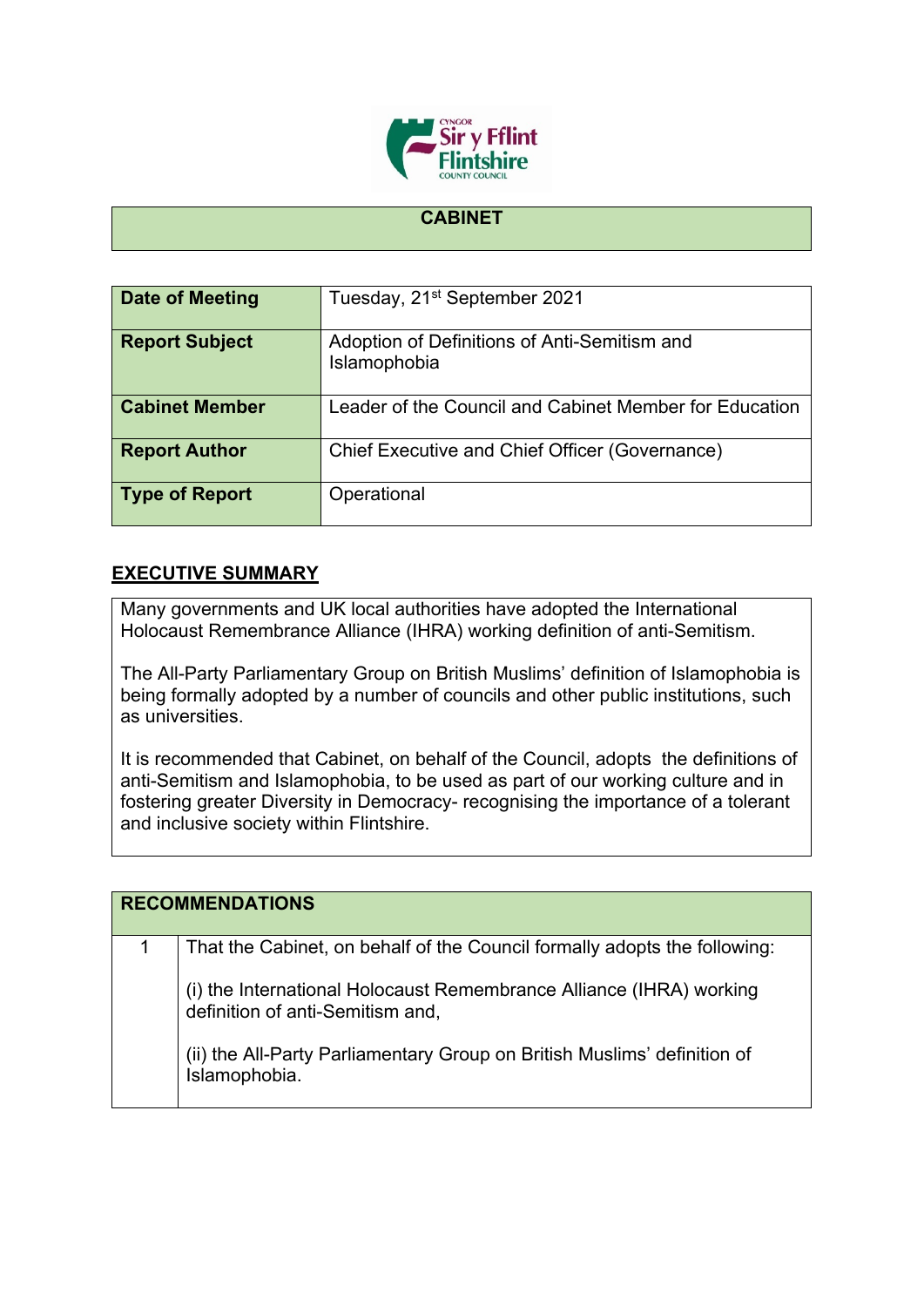## **REPORT DETAILS**

| 1.00 | EXPLAINING THE NEED TO FORMALLY ADOPT RECOGNISED<br><b>DEFINITIONS OF ANTI-SEMITISM AND ISLAMOPHOBIA</b>                                                                                                                                                                                                                                                                                                                                                                                 |
|------|------------------------------------------------------------------------------------------------------------------------------------------------------------------------------------------------------------------------------------------------------------------------------------------------------------------------------------------------------------------------------------------------------------------------------------------------------------------------------------------|
| 1.01 | A significant number of nations, including the UK and Welsh governments<br>have formally adopted the IHRA definition of anti-Semitism. Many local<br>authorities have also adopted this non-legally binding working definition of<br>anti-Semitism. Within our increasingly diverse society, it is appropriate that<br>Islamophobia should also be treated in the same way, with the adoption of<br>the All-Party Parliamentary Group on British Muslims' definition of<br>Islamophobia. |
| 1.02 | The definition of anti-Semitism is as follows:                                                                                                                                                                                                                                                                                                                                                                                                                                           |
|      | "Anti-Semitism is a certain perception of Jews, which may be expressed as<br>hatred toward Jews. Rhetorical and physical manifestations of anti-<br>Semitism are directed toward Jewish or non-Jewish individuals and/or their<br>property, toward Jewish community institutions and religious facilities."                                                                                                                                                                              |
|      | Source: IHRA website                                                                                                                                                                                                                                                                                                                                                                                                                                                                     |
| 1.03 | The definition gives eleven 'contemporary examples of anti-Semitism in<br>public life, the media, schools, the workplace, and in the religious sphere'.<br>The contemporary examples, include, but are not limited to:                                                                                                                                                                                                                                                                   |
|      | 1. Calling for, aiding, or justifying the killing or harming of Jews in the<br>name of a radical ideology or an extremist view of religion.                                                                                                                                                                                                                                                                                                                                              |
|      | 2. Making mendacious, dehumanizing, demonizing, or stereotypical<br>allegations about Jews as such or the power of Jews as collective -<br>such as, especially but not exclusively, the myth about a world<br>Jewish conspiracy or of Jews controlling the media, economy,<br>government or other societal institutions.                                                                                                                                                                 |
|      | 3. Accusing Jews as a people of being responsible for real or imagined<br>wrongdoing committed by a single Jewish person or group, or even<br>for acts committed by non-Jews.                                                                                                                                                                                                                                                                                                            |
|      | 4. Denying the fact, scope, mechanisms (e.g. gas chambers) or<br>intentionality of the genocide of the Jewish people at the hands of<br>National Socialist Germany and its supporters and accomplices<br>during World War II (the Holocaust).                                                                                                                                                                                                                                            |
|      | 5. Accusing the Jews as a people, or Israel as a state, of inventing or<br>exaggerating the Holocaust.                                                                                                                                                                                                                                                                                                                                                                                   |
|      | 6. Accusing Jewish citizens of being more loyal to Israel, or to the<br>alleged priorities of Jews worldwide, than to the interests of their own<br>nations.                                                                                                                                                                                                                                                                                                                             |
|      | 7. Denying the Jewish people their right to self-determination, e.g., by<br>claiming that the existence of a State of Israel is a racist endeavour.                                                                                                                                                                                                                                                                                                                                      |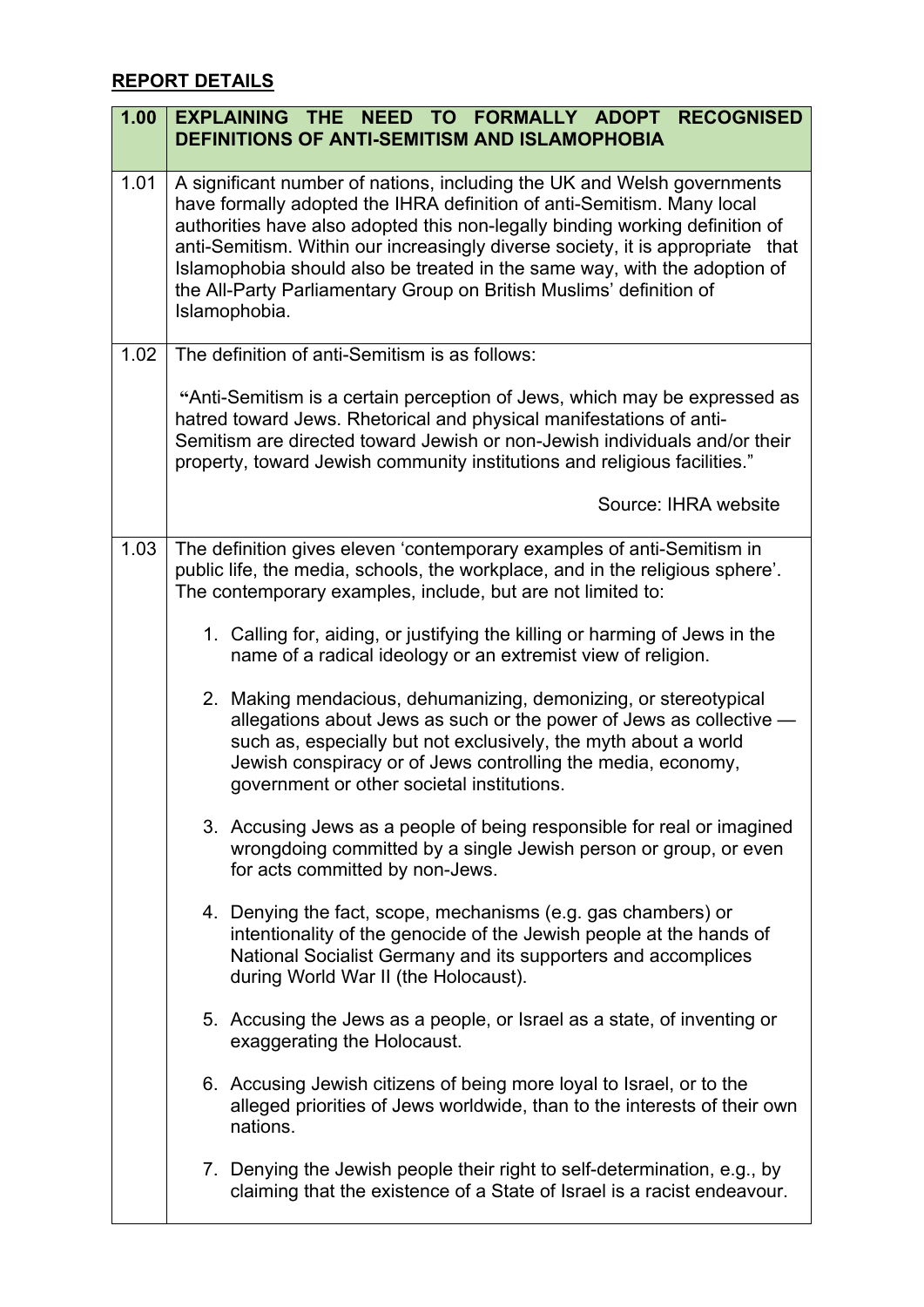|      | 8. Applying double standards by requiring of it a behaviour not expected<br>or demanded of any other democratic nation.                                                                                                                                                                                                                                                        |
|------|--------------------------------------------------------------------------------------------------------------------------------------------------------------------------------------------------------------------------------------------------------------------------------------------------------------------------------------------------------------------------------|
|      | 9. Using the symbols and images associated with classic antisemitism<br>(e.g., claims of Jews killing Jesus or blood libel) to characterize Israel<br>or Israelis.                                                                                                                                                                                                             |
|      | 10. Drawing comparisons of contemporary Israeli policy to that of the<br>Nazis.                                                                                                                                                                                                                                                                                                |
|      | 11. Holding Jews collectively responsible for actions of the state of Israel.                                                                                                                                                                                                                                                                                                  |
| 1.04 | In 2019, the All Party Parliamentary Group on British Muslims (APPG)<br>proposed the following definition of Islamophobia:                                                                                                                                                                                                                                                     |
|      | 'Islamophobia is rooted in racism and is a type of racism that targets<br>expressions of Muslimness or perceived Muslimness.'                                                                                                                                                                                                                                                  |
|      | Drawing on analysis published since 2019, the Muslim of Council of Britain's<br>report (Defining Islamophobia: A Contemporary Understanding of How<br>Expressions of Muslimness are Targeted') sets out core conceptual<br>components in accessible terms and establishes a framework of reference<br>that helps determine what does - and does not - constitute Islamophobia. |
|      | Types of intervention that will be regarded as Islamophobic include:                                                                                                                                                                                                                                                                                                           |
|      | 1. 'causing, calling for, aiding or justifying acts of aggression against<br>Muslims';                                                                                                                                                                                                                                                                                         |
|      | 2. 'dehumanising, demonising or making stereotypical allegations about<br>Muslims' and                                                                                                                                                                                                                                                                                         |
|      | 3. 'prescribing to/ propagating conspiracy theories about Muslims.'                                                                                                                                                                                                                                                                                                            |
| 1.05 | The Muslim Council of Britain's report addresses commonly raised<br>objections. Context is key when Islamophobia is considered; examples<br>where interventions may not be Islamophobic include:                                                                                                                                                                               |
|      | 1. 'being critical of Islam or religions in general, which would not<br>automatically make you an Islamophobe unless you were using the<br>language of racism and Islamophobic; and                                                                                                                                                                                            |
|      | 2. calling out and campaigning against criminality where Muslims may<br>happen to be involved without impugning all Muslims.'                                                                                                                                                                                                                                                  |
|      | The report emphasises how the APPG definition of Islamophobia is, in fact,<br>in favour of free speech: 'Naming a prejudice is not an act of censorship.<br>Giving considered definitions to racism, antisemitism or Islamophobia, for<br>example, allows us to express ourselves in a more informed and<br>considerate manner.'                                               |
| 1.06 | Whilst we do not believe that there are any particular concerns about anti-<br>Semitism and Islamophobia within Flintshire, we also know that we should<br>not be complacent. A lack of understanding or an intolerance of others'                                                                                                                                             |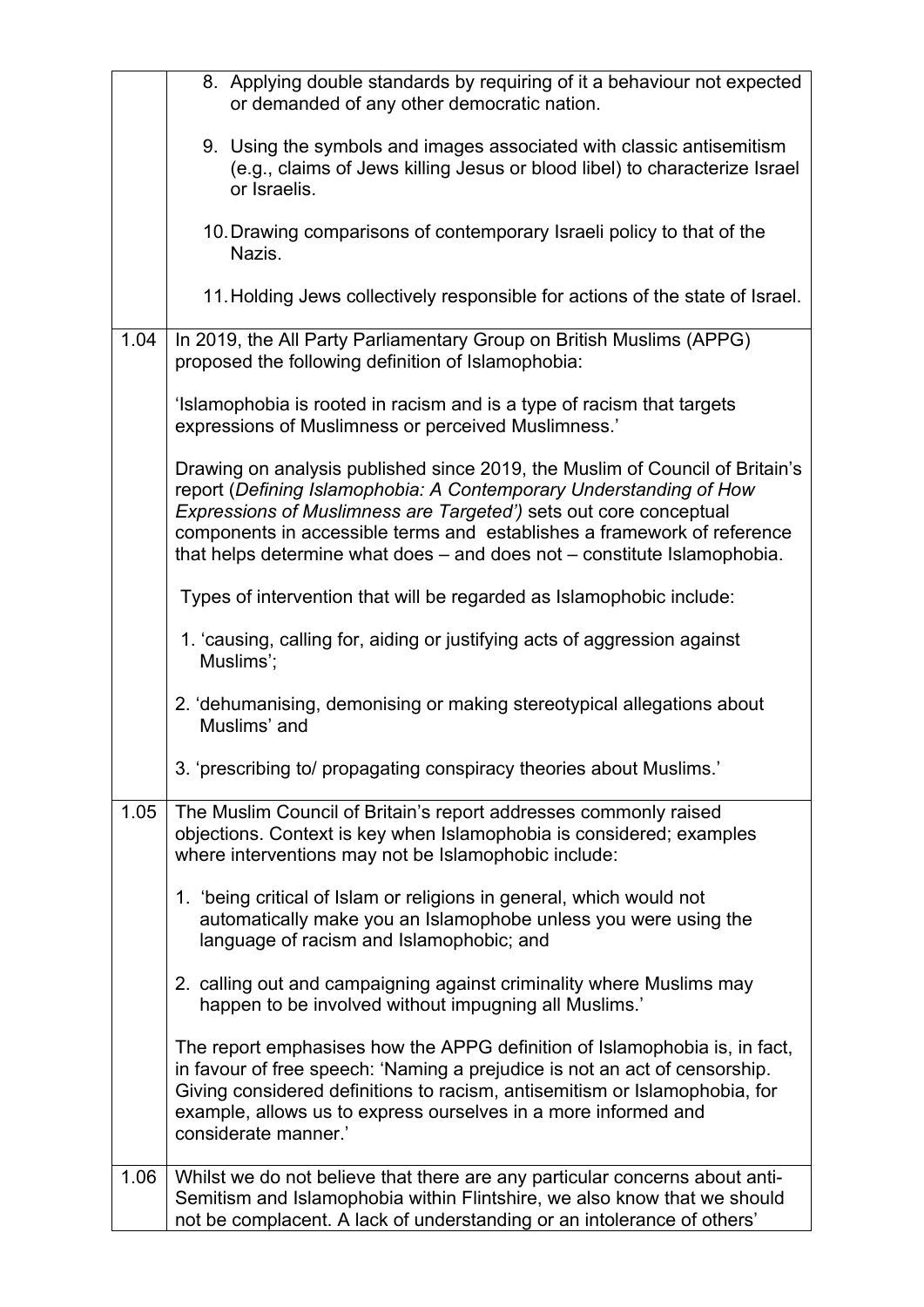|      | faiths or lifestyles is not an indicator of a healthy society. By adopting the<br>definitions of anti-Semitism and Islamophobia, we are showing that<br>Flintshire:<br>has an understanding of the issues,<br>$\bullet$<br>• is tolerant of all and beliefs and<br>• that we no place for unacceptable attitudes towards religious<br>diversity.                      |
|------|-----------------------------------------------------------------------------------------------------------------------------------------------------------------------------------------------------------------------------------------------------------------------------------------------------------------------------------------------------------------------|
| 1.07 | The UK and Welsh governments, along with most local authorities have<br>already adopted the IHRA definition of anti-Semitism. More recently, the<br>need to formally recognise Islamophobia is being recognised. The Leader of<br>the Council has received a letter inviting the Council to adopt the definition.<br>A copy of the letter is attached as an appendix. |

| 2.00 | <b>RESOURCE IMPLICATIONS</b> |
|------|------------------------------|
| 2.01 | None.                        |

| 3.00               | <b>IMPACT ASSESSMENT AND RISK MANAGEMENT</b> |
|--------------------|----------------------------------------------|
| $\vert 3.01 \vert$ | Operational report: not required.            |

| 4.00            | <b>CONSULTATIONS REQUIRED/CARRIED OUT</b> |
|-----------------|-------------------------------------------|
| $^{\circ}$ 4.01 | Not applicable                            |

| 5.00 | <b>APPENDICES</b>                                                                                                                                                                                      |
|------|--------------------------------------------------------------------------------------------------------------------------------------------------------------------------------------------------------|
| 5.01 | Letter to the Leader of the Council dated $9th$ July 2021, from the Chair of<br>the Labour party, the Shadow Secretary of State for Communities & Local<br>Government and the LGA Labour Group Leader. |

| 6.00 | LIST OF ACCESSIBLE BACKGROUND DOCUMENTS                                                                                                                                                                         |
|------|-----------------------------------------------------------------------------------------------------------------------------------------------------------------------------------------------------------------|
| 6.01 | Link to IHRA website<br>https://www.holocaustremembrance.com/resources/working-definitions-<br>charters/working-definition-antisemitism                                                                         |
|      | Defining Islamophobia- A contemporary understanding of how expressions<br>of Muslimness are targeted.<br>https://mcb.org.uk/wp-content/uploads/2021/03/FULL-SPREAD-<br>IslamophobiaReport 020321 compressed.pdf |